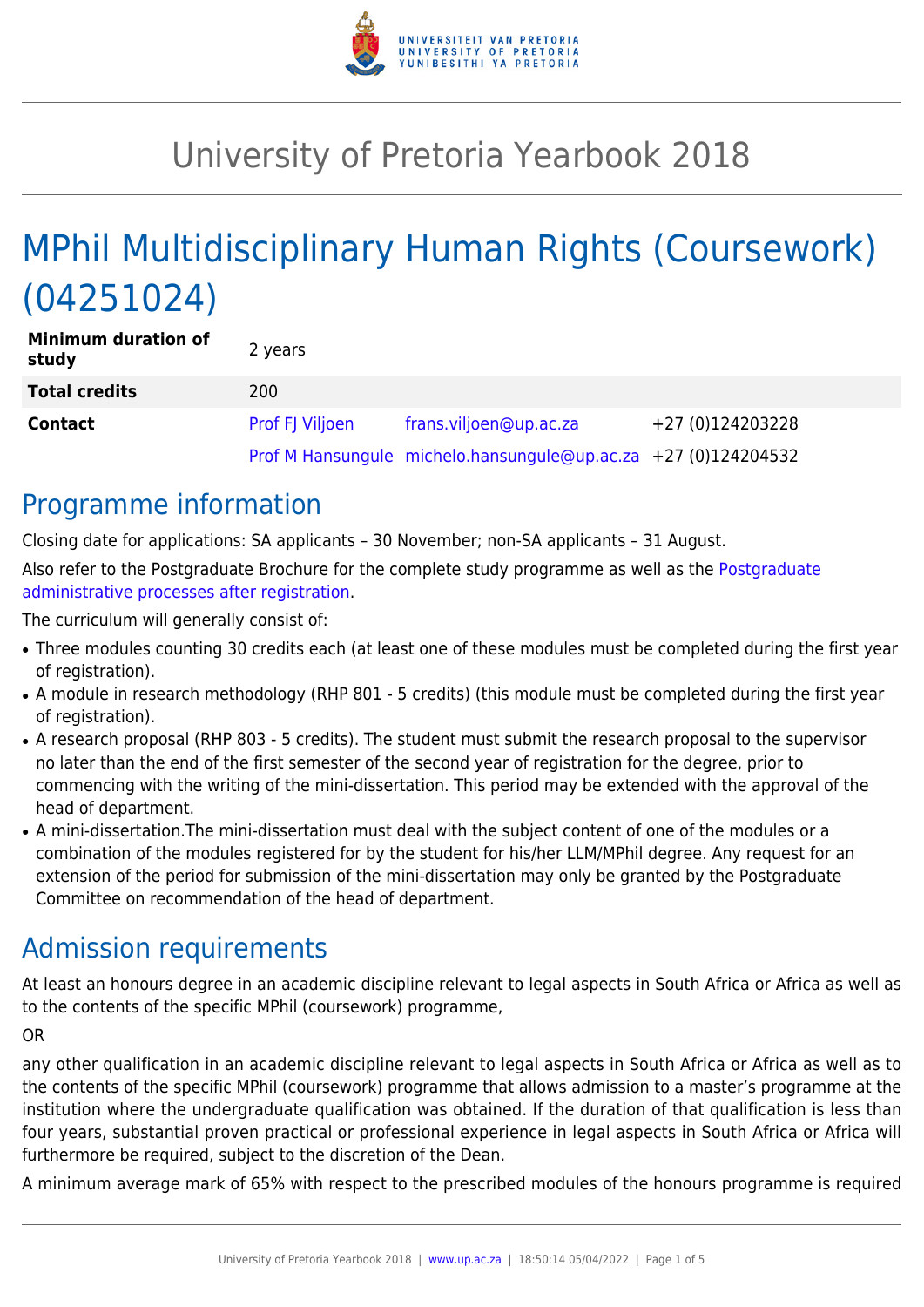

for admission to the MPhil coursework programmes.

Where an average of below 65% is achieved, the student may be admitted on recommendation of the relevant head of department after consultation with the programme coordinator and consideration of other merits (eg relevant professional experience; the applicant's performance in undergraduate modules related to the particular MPhil; the candidate's performance in independent research essays or similar components) and/or an admission examination.

Linguistic competence, primarily in English; foreign applicants who did not complete undergraduate studies through the medium of English must show proof of competence in English at a minimum average level of 6 out of 10 for IELTS or a minimum total score of 83 in TOEFL calculated as follows: reading 21, listening 17, speaking 23 and writing 22. In any other instance where there is doubt as to the English linguistic competence of an applicant, the Dean may require the same proof as prescribed for foreign applicants.

Foreign qualifications are subject to SAQA evaluation. (Some MPhil coursework programmes or modules as indicated in the yearbook may only be available to students who hold a relevant South African qualification.)

Even though a student may comply with the above requirements, the Dean may, on the recommendation of the head of department presenting a specific degree or module, refuse to accept a prospective student for any MPhil programme if such a student's performance in the chosen modules or field of study during undergraduate study was not satisfactory. Alternatively, the Dean could set additional requirements with a view to admission.

### Other programme-specific information

#### **Mini-dissertation**

- The mini-dissertation must comprise 13 000 15 000 words including footnotes but excluding the list of contents and the bibliography
- The examination copies of the mini-dissertation to send out to the external examiners must be submitted to Student Administration not later than the end of October for the Autumn Graduation Ceremony, end of April for the Spring Graduation Ceremony. A final electronic version must be submitted to Student Administration on or before 15 February for the Autumn Graduation Ceremony, 15 July for the Spring Graduation Ceremony after the evaluation of the examination copies of the mini-dissertation to comply with degree requirements.

### Examinations and pass requirements

In the event of having failed all modules during a particular year of study, a student will only be allowed to continue with his/her studies with the consent of the Postgraduate Committee.

Although no supplementary examination will be granted with regard to LLM and MPhil modules, the General Regulations and rules apply with regard to special and ancillary examinations.

### Research information

The relevant head of department must recommend a supervisor and title for a mini-dissertation and these must be approved by the Postgraduate Committee. The mini-dissertation must be assessed and finalised as set out in the Faculty Board-approved LLM/MPhil Policy Document of the Faculty.

Mini-dissertations, where required, must be submitted in the format determined by the supervisor and approved by the Postgraduate Committee. The supervisor may likewise, subject to the approval of the Postgraduate Committee, also determine the research topic and the scope of the proposed research. (Refer to the [Faculty of](http://www.up.ac.za/media/shared/10/ZP_Files/faculty-regulations-for-the-mini-dissertation.zp124872.pdf)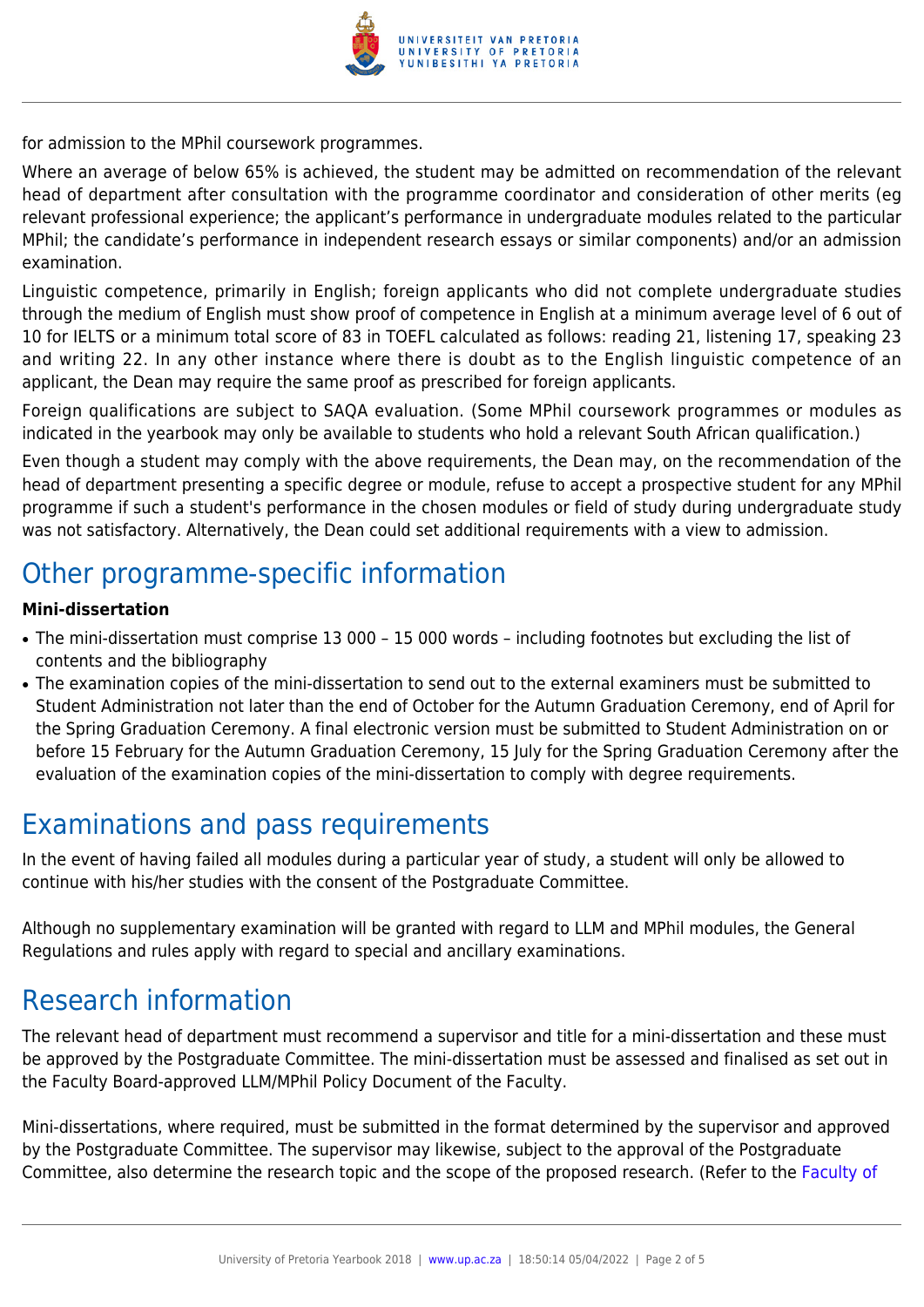

[Law regulations regarding mini-dissertations](http://www.up.ac.za/media/shared/10/ZP_Files/faculty-regulations-for-the-mini-dissertation.zp124872.pdf) and also [Postgraduate administrative processes brochure for the](http://www.up.ac.za/media/shared/10/ZP_Files/post-graduate-administrative-processes-brochures-for-the-faculty-web.zp124870.pdf) [Faculty](http://www.up.ac.za/media/shared/10/ZP_Files/post-graduate-administrative-processes-brochures-for-the-faculty-web.zp124870.pdf))

## Pass with distinction

For the degree to be awarded with distinction a student must obtain an average of at least 75% for all the coursework modules, as well as a minimum of 75% for the mini-dissertation. The modules must have been written for the first time.

## General information

#### **Period of registration**

The duration of the programme will in general be four semesters (2 years) but may be completed within two semesters (1 year) where possible, subject to fulfilment of all the requirements for the degree and payment of the full amount prescribed for the MPhil degree. Programmes may also be structured to allow for one year of study only. The one- or two-year period may only be extended by the Postgraduate Committee on recommendation of the Head of Department based on good reason shown and if it is clear that the student will be able to complete the programme in a further year of study.

#### **Language of tuition**

The official language of tuition is English. However, should circumstances allow it, an master's module may be presented in Afrikaans. The dean, in consultation with the relevant head of department, determines the language of tuition.

#### **Limiting of modules on offer in a particular academic year and availability to foreign students**

The Dean may on recommendation of the relevant head of a department limit the number of students to be allowed to register for any MPhil programme or module. Where such limitation applies, prospective students must be informed about the limitation when they apply. Where the Dean allows such a limitation, the head of the department must, in consultation with the relevant programme coordinator, select students who otherwise comply with the admission requirements for an MPhil coursework degree, according to the following selection guidelines:

- 1. General academic performance in the undergraduate degree; specific academic performance in undergraduate degree module(s) directly related to the particular MPhil; and academic performance in independent research essays or similar components.
- 2. Any academic qualifications other than the prescribed undergraduate degree.
- 3. Relevant practical experience and training.
- 4. Diversity.
- 5. Whether the relevant MPhil is the applicant's first choice.
- 6. Where an admission examination is prescribed, the results of such examination may be considered in addition to the above criteria.
- 7. Date on which a complete application was received (only complete applications will be considered incomplete applications will be set aside and will not be considered until a complete application is received).

Where applicants satisfy the criteria set out above, applicants will in general be accepted on a date-of-receipt order of preference.

#### **Re-registration for modules**

A student may not register more than twice for the same module. In order to pass a module the student must obtain a final mark of 50%.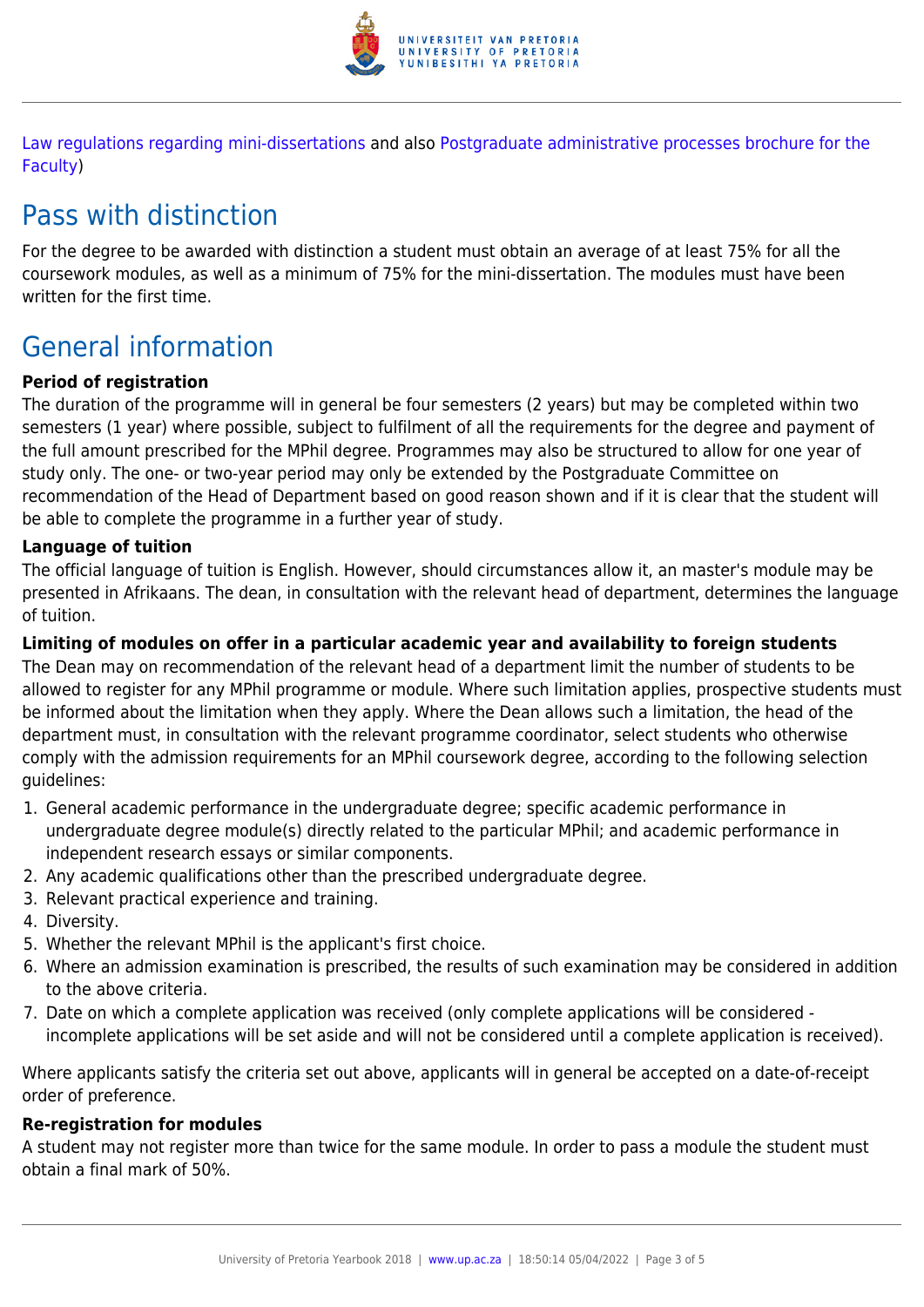

### Curriculum: Year 1

#### **Minimum credits: 100**

### **Core modules**

[Law and sustainable development 801](https://www.up.ac.za/yearbooks/2018/modules/view/LRD 801) (LRD 801) - Credits: 30.00 [Global perspectives on law, justice and development 802](https://www.up.ac.za/yearbooks/2018/modules/view/LRD 802) (LRD 802) - Credits: 30.00 [Multidisciplinary human rights 801](https://www.up.ac.za/yearbooks/2018/modules/view/MHR 801) (MHR 801) - Credits: 30.00 [Post-apartheid jurisprudence 801](https://www.up.ac.za/yearbooks/2018/modules/view/PAJ 801) (PAJ 801) - Credits: 30.00 [Research methodology 801](https://www.up.ac.za/yearbooks/2018/modules/view/RHP 801) (RHP 801) - Credits: 5.00 [Socio-economic rights in the South African Constitution 802](https://www.up.ac.za/yearbooks/2018/modules/view/SRC 802) (SRC 802) - Credits: 30.00 [Socio-economic rights under comparative and international law 801](https://www.up.ac.za/yearbooks/2018/modules/view/SRI 801) (SRI 801) - Credits: 30.00